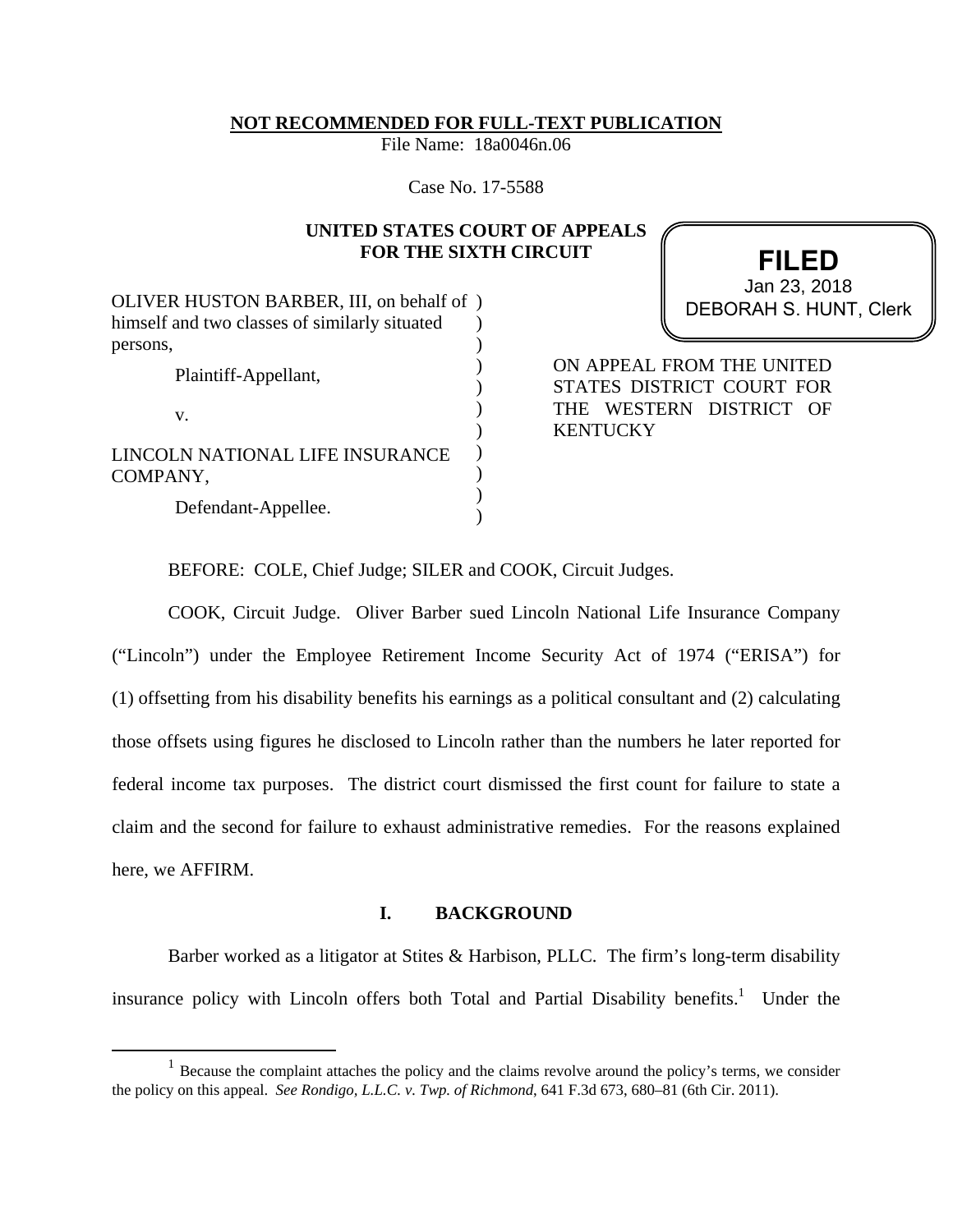policy, beneficiaries may qualify for disability benefits when they cannot "perform one or more of the Main Duties of his or her Specialty in the Practice of Law on a full-time basis." If a beneficiary engages in Partial Disability Employment––in other words, an employee continues "working at his or her Own Occupation or any other occupation" under reduced hours, duties, or pay––then Partial Disability benefits apply. But if a disabled beneficiary stops working altogether, then he may be entitled to Total Disability benefits.

After being diagnosed with Parkinson's disease, Barber applied for Total Disability benefits and Lincoln approved his application. When Lincoln later asked whether he had any other sources of income, Barber reported that he was working as an independent contractor for a political campaign. Lincoln thereafter began reducing his monthly benefits to reflect those consulting earnings. After Lincoln denied his requests to stop offsetting his benefits, Barber initiated this purported class action. He now appeals the district court's dismissal of his complaint. *See Barber v. Lincoln Nat'l Life Ins. Co.*, 260 F. Supp. 3d 855, 864 (W.D. Ky. 2017).

#### **II. DISCUSSION**

We review de novo the district court's decision on the motion to dismiss for failure to state a claim. *Orton v. Johnny's Lunch Franchise, LLC*, 668 F.3d 843, 846 (6th Cir. 2012). To survive a motion to dismiss, a complaint must "contain sufficient factual matter, accepted as true, to 'state a claim to relief that is plausible on its face.'" *Ashcroft v. Iqbal*, 556 U.S. 662, 678 (2009) (quoting *Bell Atl. Corp. v. Twombly*, 550 U.S. 544, 570 (2007)). Where, as here, a policy grants a plan administrator discretion to interpret the policy, courts apply the deferential arbitrary and capricious standard of review to the administrator's decision. *Shields v. Reader's Digest*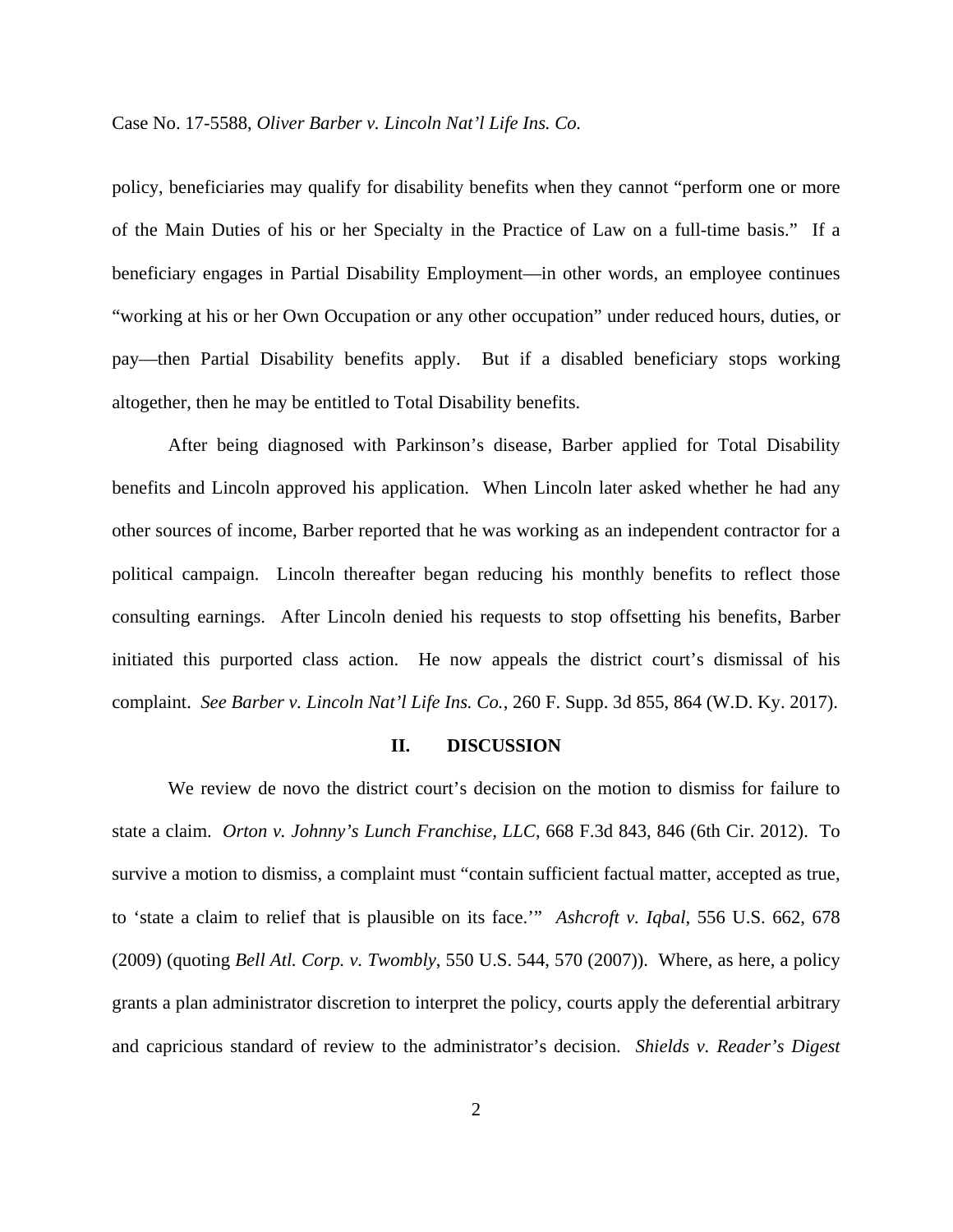*Ass'n, Inc.,* 331 F.3d 536, 541 (6th Cir. 2003). Thus, Barber's appeal hinges on whether the facts in the complaint, taken as true, plausibly show that Lincoln interpreted the policy arbitrarily and capriciously. *See Tate v. Gen. Motors LLC*, 538 F. App'x 599, 601 (6th Cir. 2013) (examining whether the plaintiffs "have shown that the plan administrator's interpretation is arbitrary and capricious").

## **A.**

Barber seeks to recover the benefits he claims Lincoln unjustifiably withheld. Lincoln counters that Barber fails to plausibly state a claim because the policy clearly entitled Lincoln to offset Barber's employment earnings from his monthly benefit. When interpreting ERISA plans, "general principles of contract law apply." *Lipker v. AK Steel Corp.*, 698 F.3d 923, 928 (6th Cir. 2012). And we interpret plan provisions "according to their plain meaning, in an ordinary and popular sense." *Perez v. Aetna Life Ins. Co.*, 150 F.3d 550, 556 (6th Cir. 1998).

Although the parties dispute whether Barber's benefits should be calculated under the policy's Total or Partial Disability benefits section, Barber's appeal turns on whether his consulting earnings qualify as "Other Income Benefits," which the policy incorporates into both sections. Per the policy, the Total Disability benefit equals "the Insured Employee's Basic Monthly Earnings multiplied by the Benefit Percentage . . . minus Other Income Benefits." And the Partial Disability benefit comprises the lesser of either the "Insured Employee's Predisability Income, minus all Other Income Benefits (including earnings from Partial Disability Employment)," or the "Insured Employee's Predisability Income multiplied by the Benefit Percentage (limited to the Maximum Monthly Benefit); minus . . . Other Income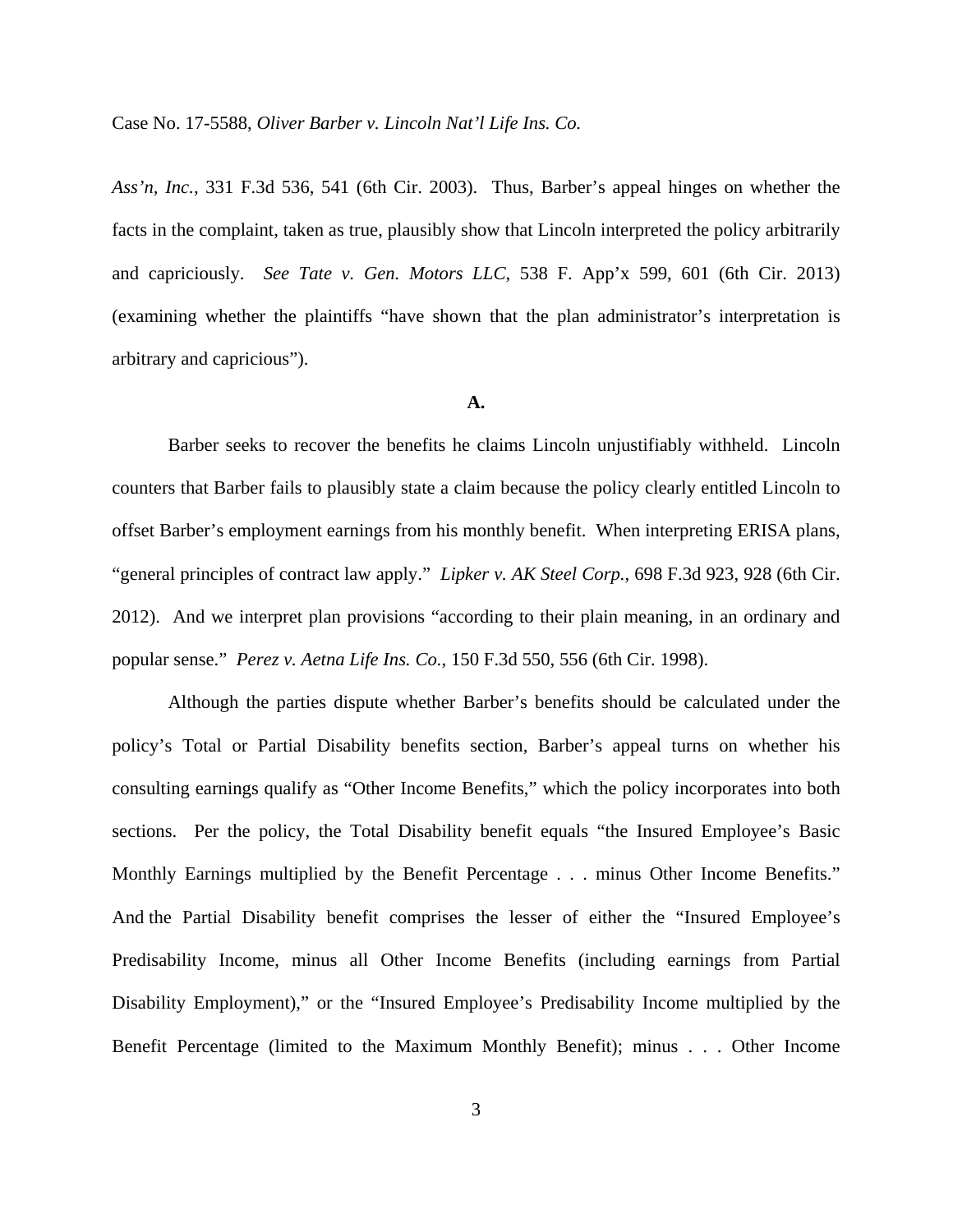Benefits, except for earnings from Partial Disability Employment." Even evaluating Barber's claim under the Total Disability formula as he alleges it should be calculated, Barber fails to plausibly state a claim because the policy allows Lincoln to consider his earnings as Other Income Benefits under either section.

The first paragraph of the policy's Other Income Benefits section affirms that Earnings may offset benefits:

**OTHER INCOME BENEFITS** means benefits, awards, settlements or Earnings from the following sources. These amounts will be offset, in determining the amount of the Insured Employee's Monthly Benefit. Except for Retirement Benefits and Earnings, these amounts must result from the same Disability for which a Monthly Benefit is payable under this Policy.

The policy then lists the sources of Other Income Benefits, including Earnings, which it defines, in relevant part, as "pay the Insured Employee earns or receives from any occupation or form of employment, as reported for federal income tax purposes." Because "any occupation or form of employment" encompasses Barber's political consulting work, his earnings qualify as Other Income Benefits. Thus, the policy allows Lincoln to consider that compensation when calculating his monthly benefit.

 Despite this clear language, Barber contends that the Earnings provision operates simply as a definition in the Other Income Benefits section, but not as one of "the following sources" that can offset benefits. Although the term "Earnings" never appears in the other sources listed in the Other Income Benefits section (such as Social Security or worker's compensation benefits), Barber claims the term "may be relevant" elsewhere in the contract. To support his reading, Barber points to the Progressive Income Benefit provision, which states, "The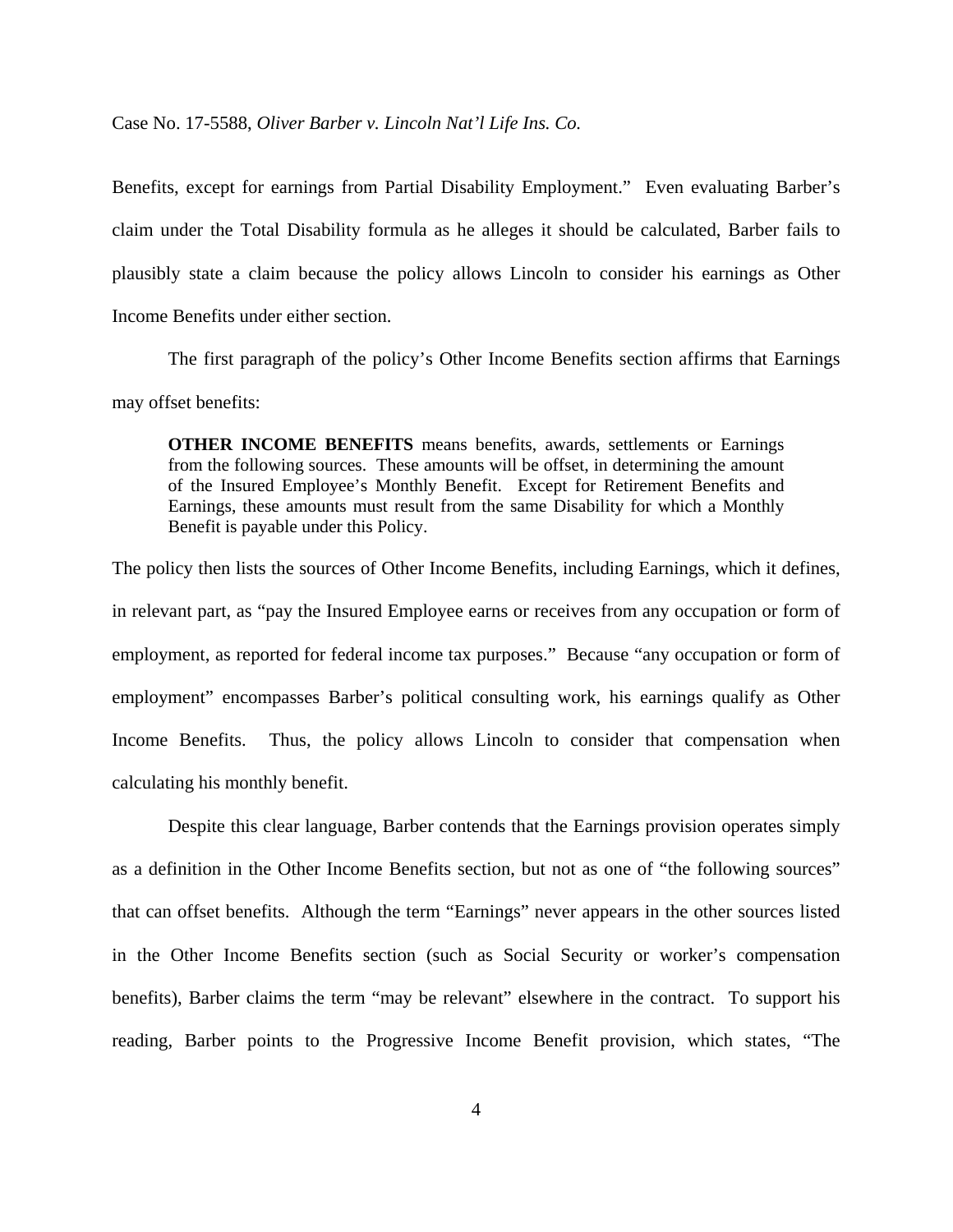Progressive Income Benefit will not be reduced by any Other Income Benefits, or by earnings from any form of employment." Barber suggests that if Other Income Benefits included employment earnings, the references to both Other Income Benefits and "earnings from any form of employment" would be unnecessary. Lincoln claims that this provision only references "earnings" generally––in contrast to the defined term Earnings used in the Other Income Benefits section. But the Earnings definition includes "pay . . . from any occupation or form of employment." And Lincoln fails to explain how that language would not encompass "earnings from any form of employment."

Various sections of the policy, however, confirm that Other Income Benefits includes Earnings. For one, the Exceptions section to Other Income Benefits explicitly exempts Earnings from Other Income Benefits in assessing cost-of-living increases: "The following will not be considered Other Income Benefits . . . a cost-of-living increase in any Other Income Benefit (except Earnings) . . . ." If Earnings were not Other Income Benefits, no exception would be necessary. Similarly, the Cost-of-Living Freeze provision also exempts Earnings: "After the first deduction for each of the Other Income Benefits (except Earnings), its amount will be frozen." Thus, despite the isolated language in the Progressive Income Benefit section, other provisions support the more natural reading, recognizing Earnings as one of the Other Income Benefits sources.

In opposition, Barber argues that Lincoln's inherent conflict-of-interest in both evaluating and paying benefits claims entitles Lincoln's interpretation to little deference. Taking this conflict "into account as a factor in determining whether the [administrator's] decision was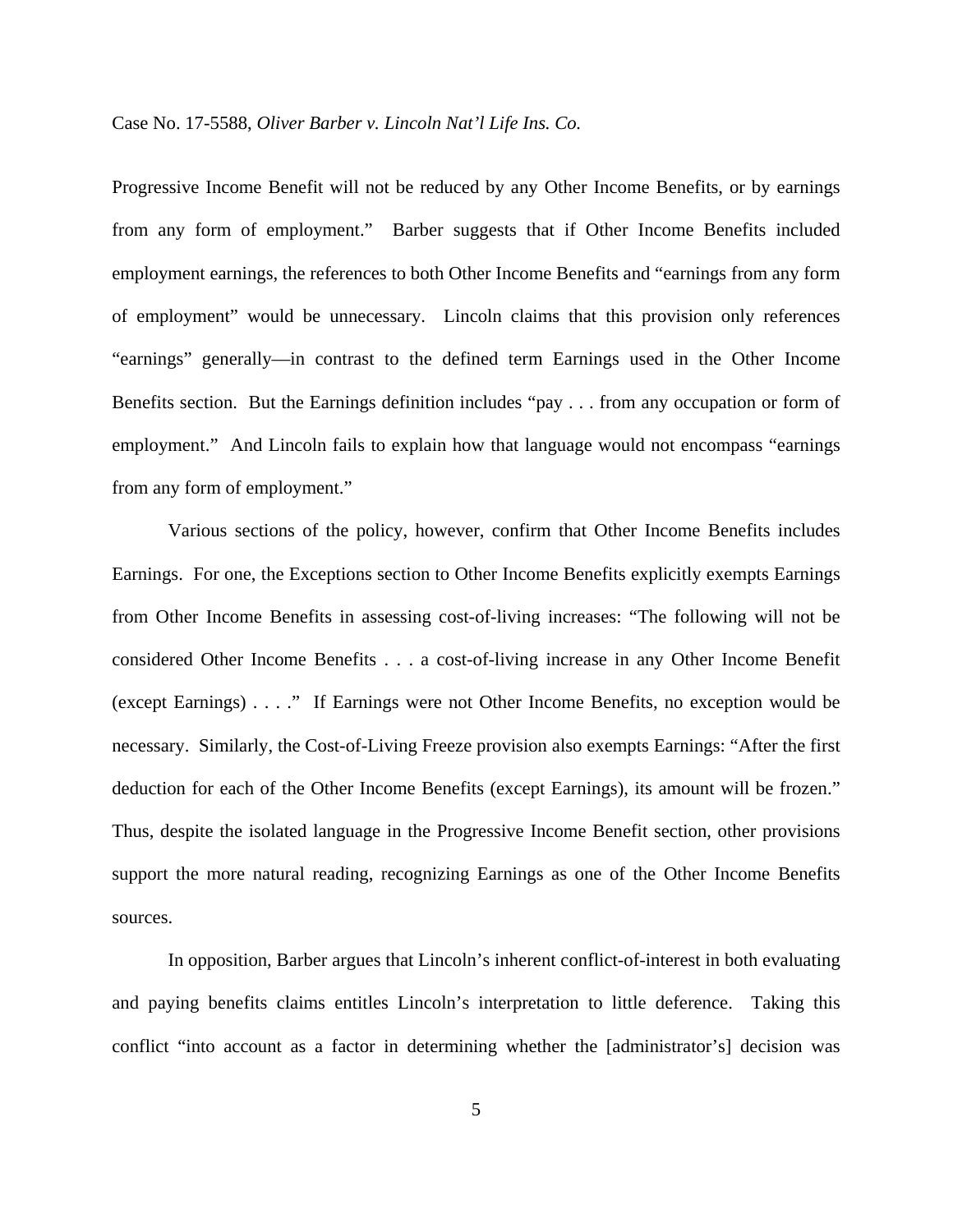arbitrary and capricious," *Davis v. Ky. Fin. Cos. Ret. Plan*, 887 F.2d 689, 694 (6th Cir. 1989), we still conclude that Barber fails to plausibly allege that Lincoln acted arbitrarily and capriciously because the plain language allows Lincoln to consider his consulting earnings when calculating his benefits.

Barber also insists that Lincoln's interpretation frustrates the "bargained-for" purpose of the policy, which he contends is "to protect earning power of someone who cannot work in his or her own occupation." But Barber—not Lincoln—ignores the bargained-for terms of the policy. Lincoln paid disability benefits after Barber could no longer work as a lawyer; later, it simply applied the policy's terms in offsetting his other earnings from those benefits. Barber effectively asks this Court to overlook language in the Other Income Benefits section that he deems contrary to the policy's purpose. Given the policy's clear language, we cannot. *See Health Cost Controls v. Isbell*, 139 F.3d 1070, 1072 (6th Cir. 1997) ("[T]he plain language of an ERISA plan should be given its literal and natural meaning.").

## **B.**

Barber further alleges that Lincoln's offsetting earnings from his monthly benefits violated its duties under ERISA because Lincoln calculated those deductions using the earnings Barber reported to Lincoln rather than the income he later disclosed on his tax return. According to Barber, the premature deduction resulted in Lincoln's using the wrong amount and denied him the time value of his money. The district court dismissed this claim because Barber failed to exhaust his administrative remedies. *Barber*, 260 F. Supp. 3d at 863–64. Barber appeals, arguing that the exhaustion requirement does not bar his claim. We review de novo whether the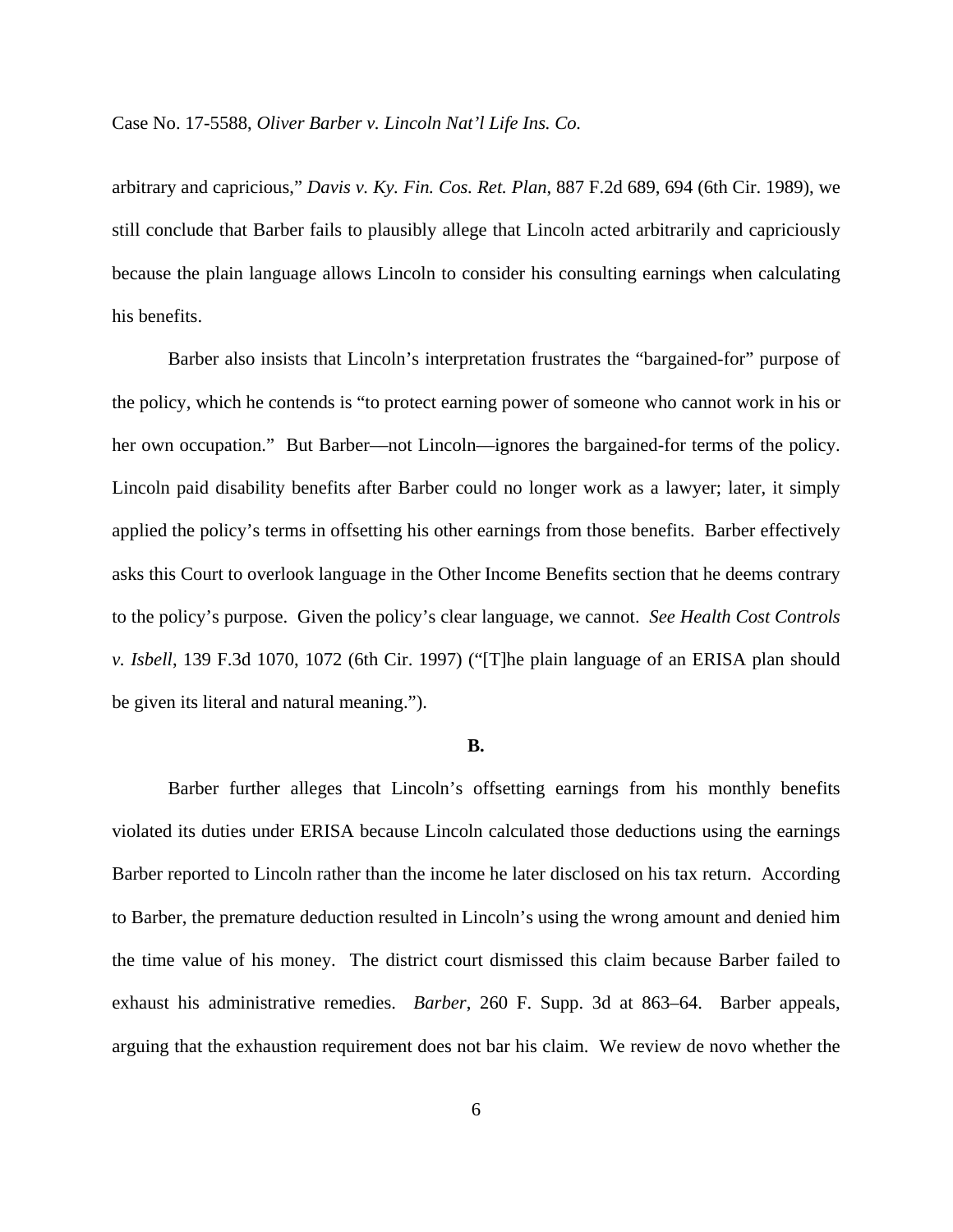exhaustion requirement applies. *Hitchcock v. Cumberland Univ. 403(b) DC Plan*, 851 F.3d 552, 559 (6th Cir. 2017).

ERISA's administrative scheme "requires a participant to exhaust his or her administrative remedies prior to commencing suit." *Ravencraft v. UNUM Life Ins. Co. of Am.*, 212 F.3d 341, 343 (6th Cir. 2000) (quoting *Miller v. Metro. Life Ins. Co.*, 925 F.2d 979, 986 (6th Cir. 1991)). The exhaustion requirement includes an exception for "when resort to the administrative route is futile or the remedy inadequate." *Hitchcock*, 851 F.3d at 560 (quoting *Costantino v. TRW, Inc.*, 13 F.3d 969, 974 (6th Cir. 1994)). Exhaustion of administrative remedies would be futile when a suit challenges the "legality," rather than the interpretation, of a plan, because the administrator "would merely recalculate [the] benefits and reach the same result." *Id.* (quoting *Costantino*, 13 F.3d at 975). Therefore, when plaintiffs assert "statutory violations of ERISA," they need not exhaust administrative remedies. *Id.* at 564.

In his complaint, Barber alleges that Lincoln's "systemic process in not requesting and using appropriate tax reporting documentation in connection with calculating benefits payments violates Defendant's duties under ERISA." ERISA requires plan fiduciaries to discharge their duties "with the care, skill, prudence, and diligence" necessary under the circumstances. 29 U.S.C. § 1104(a)(1)(B). But the statutory-claims exception to the exhaustion requirement shuns "plan-based claims 'artfully dressed in statutory clothing,' such as where a plaintiff seeks to avoid the exhaustion requirement by recharacterizing a claim for benefits as a claim for breach of fiduciary duty." *Hitchcock*, 851 F.3d at 565 (quoting *Stephens v. Pension Benefit Guar. Corp.*, 755 F.3d 959, 966 n.7 (D.C. Cir. 2014)). The relevant inquiry becomes "what forms the